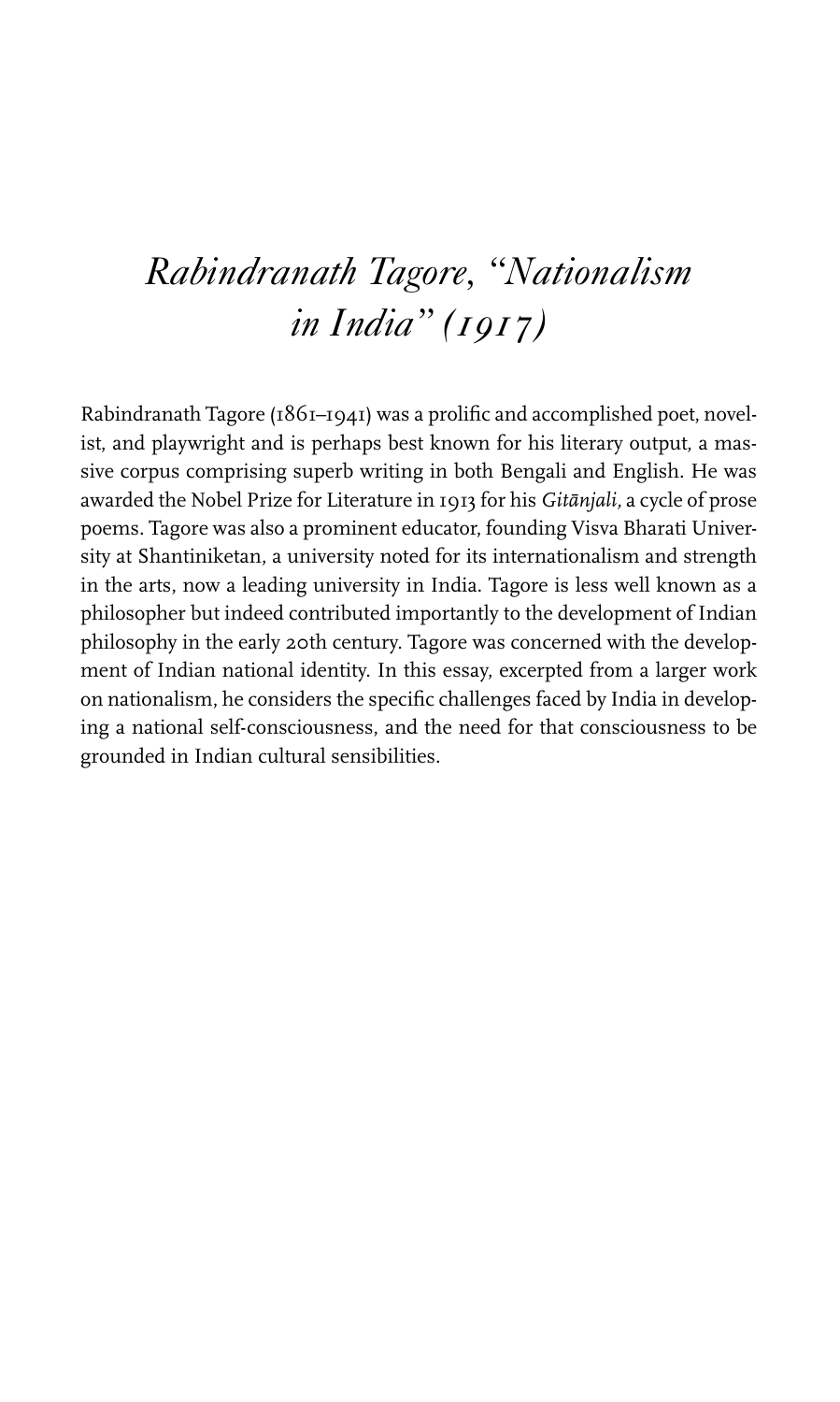

Rabindranath Tagore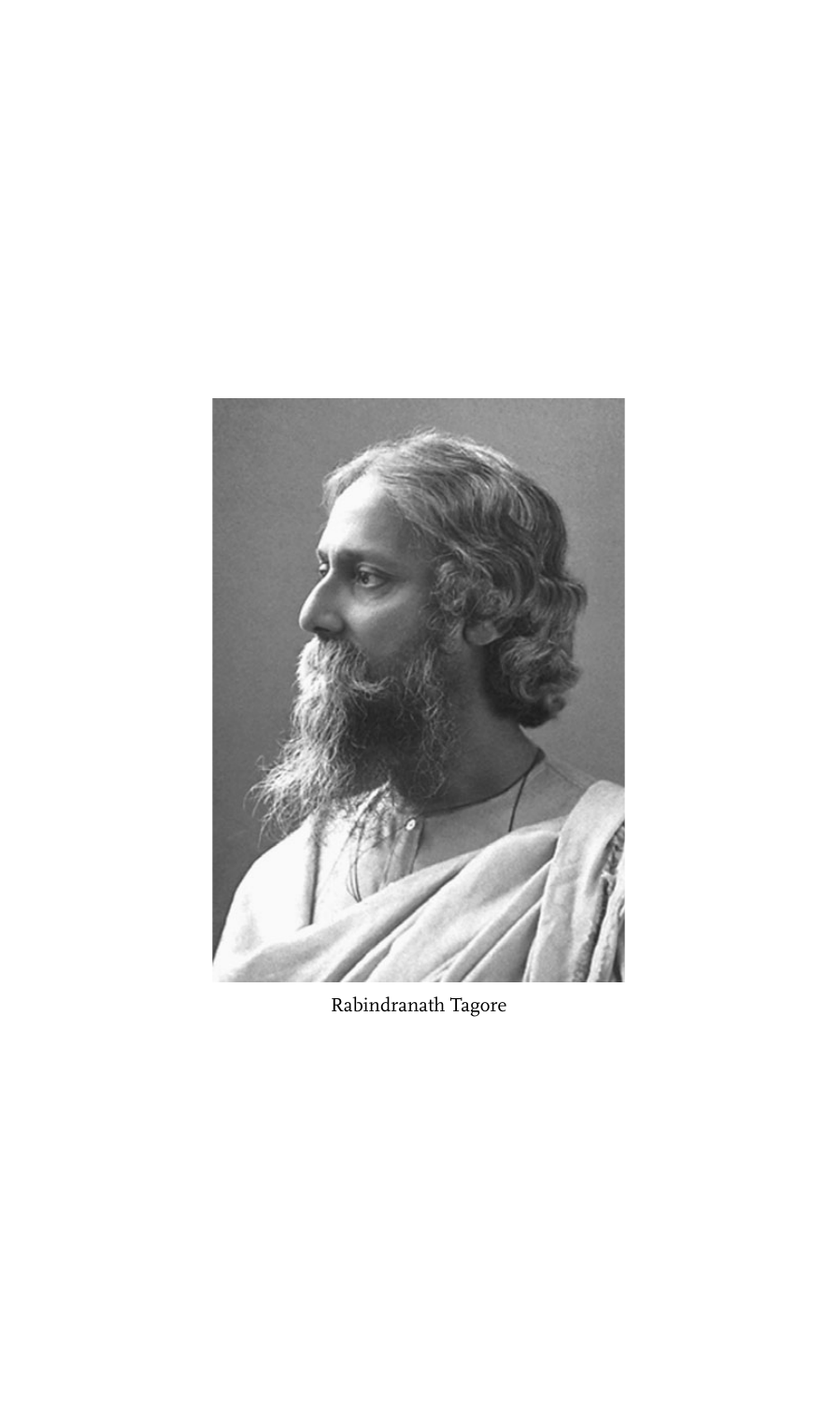## *Nationalism in India*

our real problem in India is not political. It is social. This is a condition not only prevailing in India, but among all nations. I do not believe in an exclusive political interest. Politics in the West have dominated Western ideals, and we in India are trying to imitate you. We have to remember that in Europe, where peoples had their racial unity from the beginning, and where natural resources were insufficient for the inhabitants, the civilization has naturally taken the character of political and commercial aggressiveness. For on the one hand they had no internal complications, and on the other they had to deal with neighbours who were strong and rapacious. To have perfect combination among themselves and a watchful attitude of animosity against others was taken as the solution of their problems. In former days they organized and plundered, in the present age the same spirit continues—and they organize and exploit the whole world.

But from the earliest beginnings of history, India has had her own problem constantly before her—it is the race problem. Each nation must be conscious of its mission and we, in India, must realize that we cut a poor figure when we are trying to be political, simply because we have not yet been finally able to accomplish what was set before us by our providence.

This problem of race unity which we have been trying to solve for so many years has likewise to be faced by you here in America. Many people in this country ask me what is happening as to the caste distinctions in India. But when this question is asked me, it is usually done with a superior air. And I feel tempted to put the same question to our American critics with a slight modification, 'What have you done with the Red Indian and the Negro?' For you have not got over your attitude of caste toward them. You have used violent methods to keep aloof from other races, but until you have solved the question here in America, you have no right to question India.

In spite of our great difficulty, however, India has done something. She has tried to make an adjustment of races, to acknowledge the real differences between them where these exist, and yet seek for some basis of unity. This basis has come through our saints, like Nanak, Kabir, Chaitanya and others, preaching one God to all races of India.

2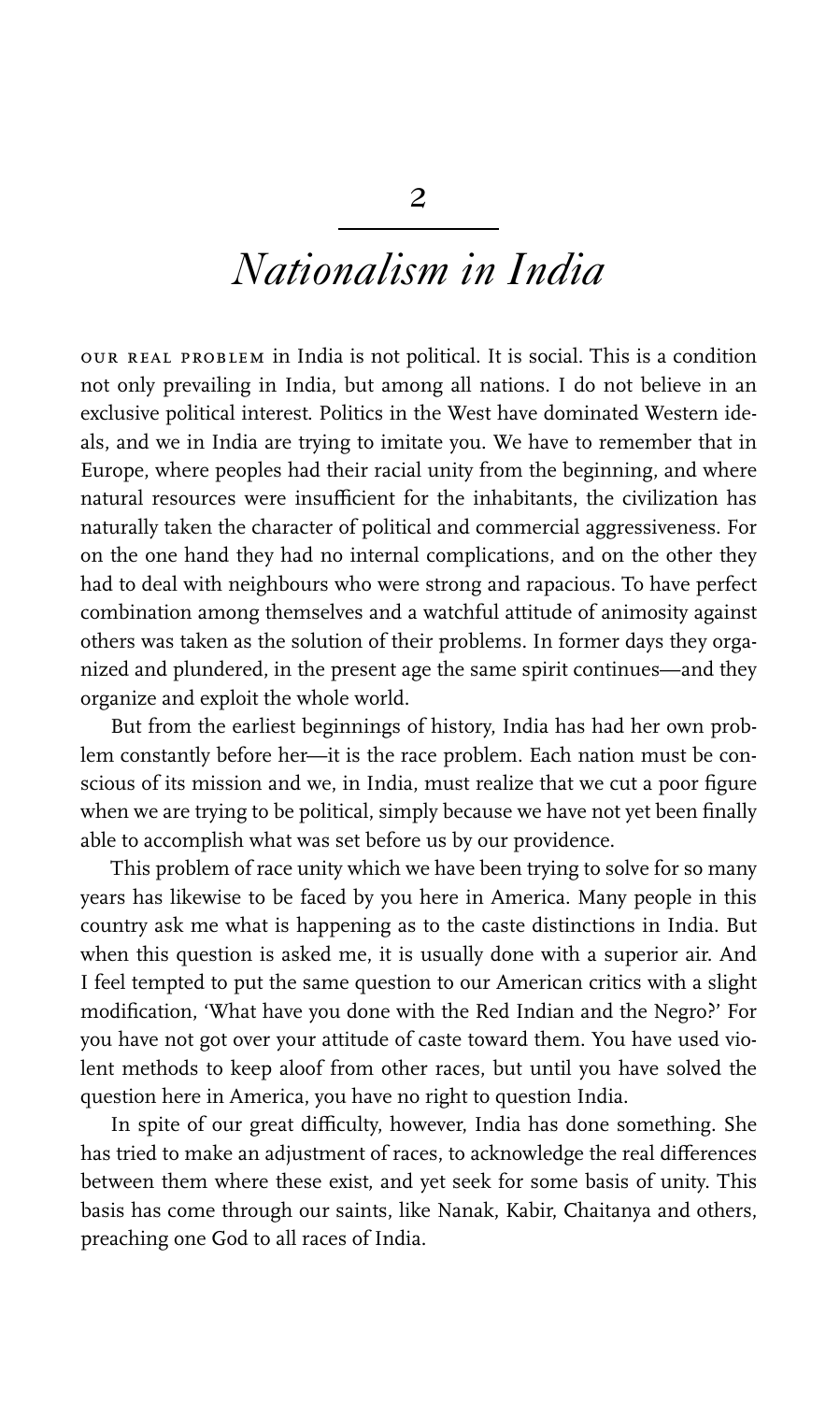In finding the solution of our problem we shall have helped to solve the world problem as well. What India has been, the whole world is now. The whole world is becoming one country through scientific facility. And the moment is arriving when you also must find a basis of unity which is not political. If India can offer to the world her solution, it will be a contribution to humanity. There is only one history—the history of man. All national histories are merely chapters in the larger one. And we are content in India to suffer for such a great cause.

Each individual has his self-love. Therefore his brute instinct leads him to fight with others in the sole pursuit of his self-interest. But man has also his higher instincts of sympathy and mutual help. The people who are lacking in this higher moral power and who therefore cannot combine in fellowship with one another must perish or live in a state of degradation. Only those peoples have survived and achieved civilization who have this spirit of cooperation strong in them. So we find that from the beginning of history men had to choose between fighting with one another and combining, between serving their own interest or the common interest of all.

In our early history when the geographical limits of each country and also the facilities of communication were small, this problem was comparatively small in dimension. It was sufficient for men to develop their sense of unity within their area of segregation. In those days they combined among themselves and fought against others. But it was this moral spirit of combination which was the true basis of their greatness, and this fostered their art, science and religion. At that early time the most important fact that man had to take count of was the fact of the members of one particular race of men coming in close contact with one another. Those who truly grasped this fact through their higher nature made their mark in history.

The most important fact of the present age is that all the different races of men have come close together. And again we are confronted with two alternatives. The problem is whether the different groups of peoples shall go on fighting with one another or find out some true basis of reconciliation and mutual help; whether it will be interminable competition or cooperation.

I have no hesitation in saying that those who are gifted with the moral power of love and vision of spiritual unity, who have the least feeling of enmity against aliens, and the sympathetic insight to place themselves in the position of others will be the fittest to take their permanent place in the age that is lying before us, and those who are constantly developing their instinct of fight and intolerance of aliens will be eliminated. For this is the problem before us, and we have to prove our humanity by solving it through the help of our higher nature. The gigantic organizations for hurting others and warding off their blows, for making money by dragging others back, will not help us. On the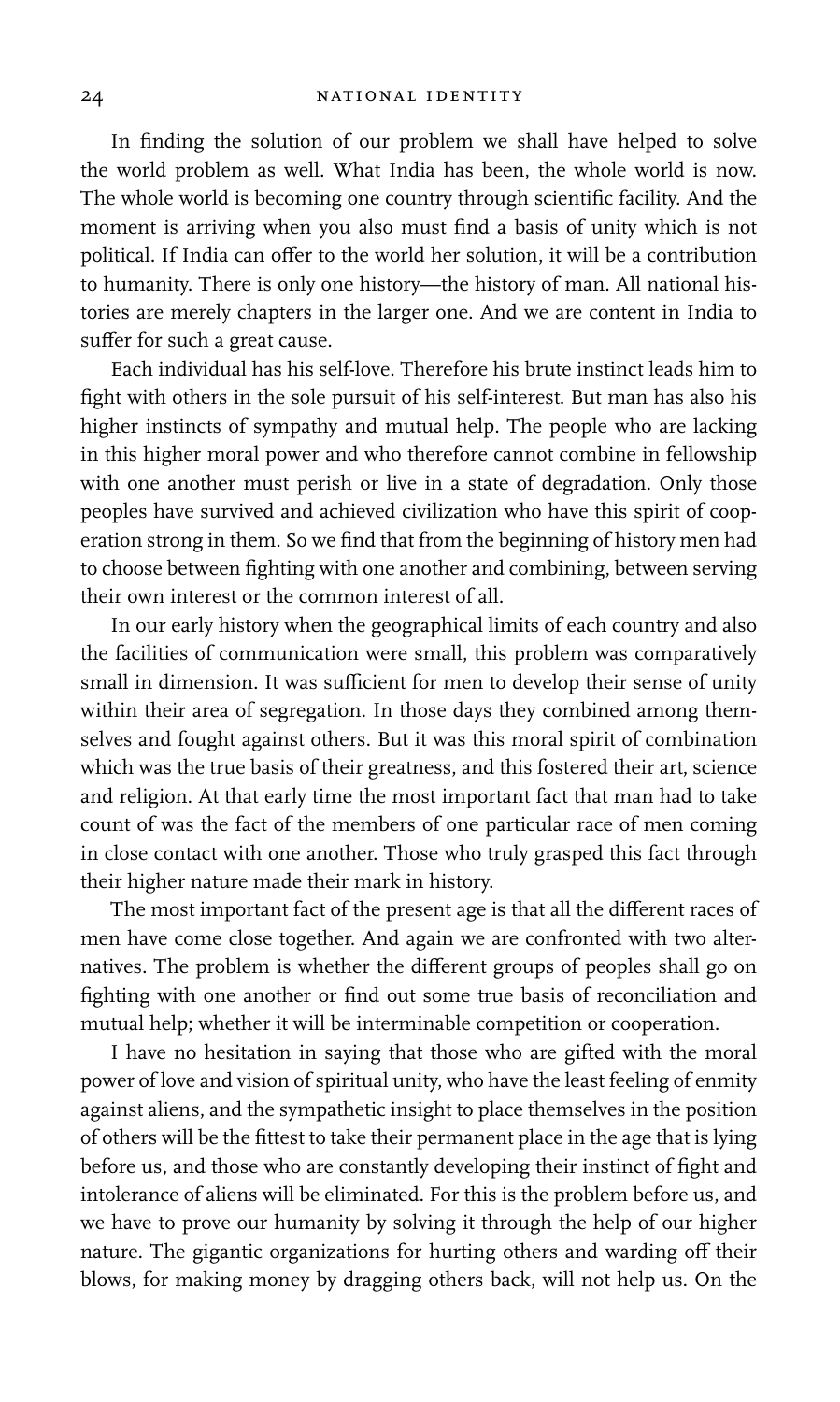contrary, by their crushing weight, their enormous cost and their deadening effect upon the living humanity they will seriously impede our freedom in the larger life of a higher civilization.

During the evolution of the Nation the moral culture of brotherhood was limited by geographical boundaries, because at that time those boundaries were true. Now they have become imaginary lines of tradition divested of the qualities of real obstacles. So the time has come when man's moral nature must deal with this great fact with all seriousness or perish. The first impulse of this change of circumstance has been the churning up of man's baser passions of greed and cruel hatred. If this persists indefinitely and armaments go on exaggerating themselves to unimaginable absurdities, and machines and store-houses envelop this fair earth with their dirt and smoke and ugliness, then it will end in a conflagration of suicide. Therefore man will have to exert all his power of love and clarity of vision to make another great moral adjustment which will comprehend the whole world of men and not merely the fractional groups of nationality. The call has come to every individual in the present age to prepare himself and his surroundings for this dawn of a new era when man shall discover his soul in the spiritual unity of all human beings.

If it is given at all to the West to struggle out of these tangles of the lower slopes to the spiritual summit of humanity, then I cannot but think that it is the special mission of America to fulfil this hope of God and man. You are the country of expectation, desiring something else than what is. Europe has her subtle habits of mind and her conventions. But America, as yet, has come to no conclusions. I realize how much America is untrammeled by the traditions of the past, and I can appreciate that experimentalism is a sign of America's youth. The foundation of her glory is in the future, rather than in the past; and if one is gifted with the power of clairvoyance, one will be able to love the America that is to be.

America is destined to justify Western civilization to the East. Europe has lost faith in humanity, and has become distrustful and sickly. America, on the other hand, is not pessimistic or blasé. You know, as a people, that there is such a thing as a better and a best; and that knowledge drives you on. There are habits that are not merely passive but aggressively arrogant. They are not like mere walls but are like hedges of stinging nettles. Europe has been cultivating these hedges of habits for long years till they have grown round her dense and strong and high. The pride of her traditions has sent its roots deep into her heart. I do not wish to contend that it is unreasonable. But pride in every form breeds blindness at the end. Like all artificial stimulants its first effect is a heightening of consciousness and then with the increasing dose it muddles it and brings in exultation that is misleading. Europe has gradually grown hardened in her pride of all her outer and inner habits. She not only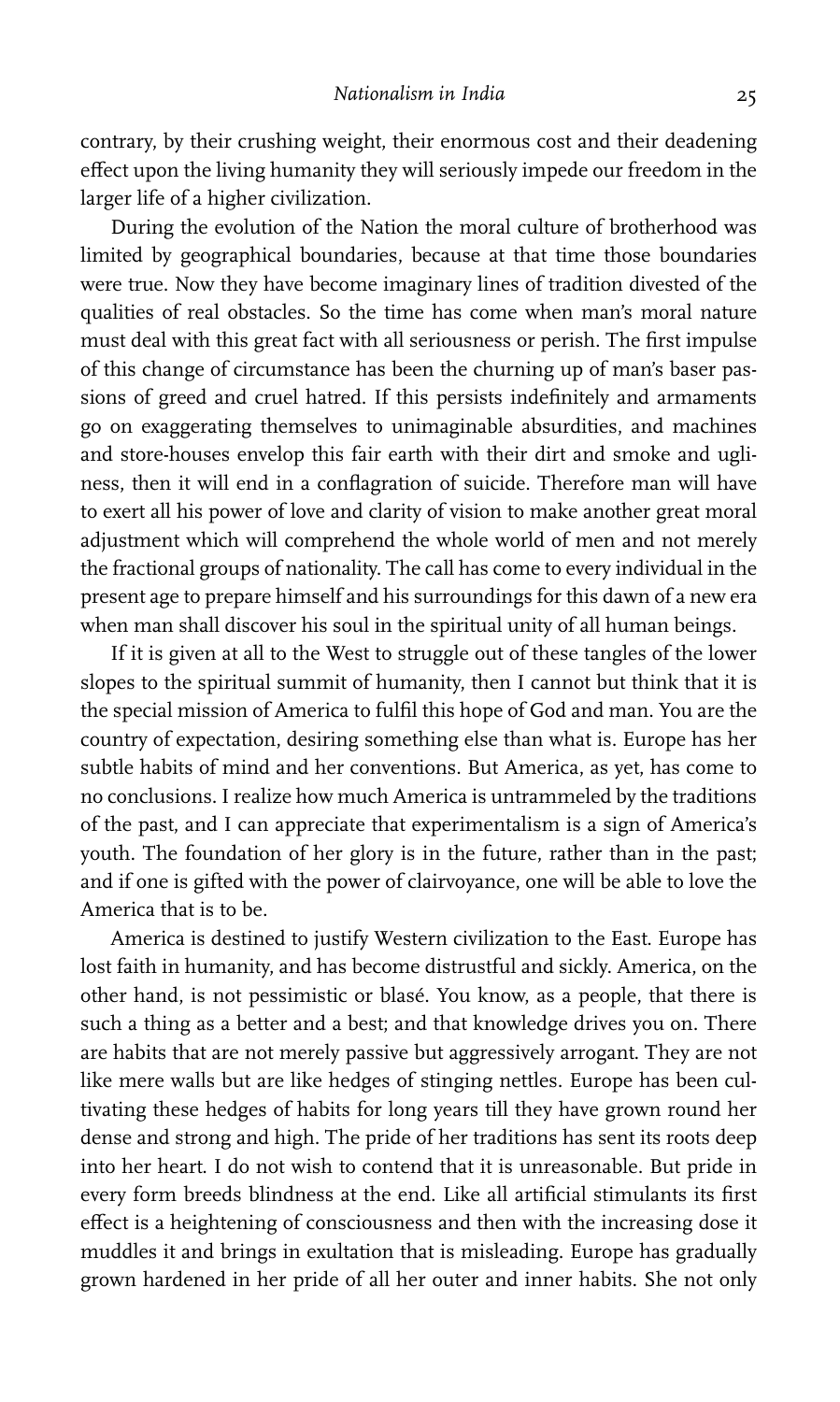cannot forget that she is Western, but she takes every opportunity to hurl this fact against others to humiliate them. This is why she is growing incapable of imparting to the East what is best in herself, and of accepting in a right spirit the wisdom that the East has stored for centuries.

In America national habits and traditions have not had time to spread their clutching roots round your hearts. You have constantly felt and complained of its disadvantages when you compared your nomadic restlessness with the settled traditions of Europe—the Europe which can show her picture of greatness to the best advantage because she can fix it against the background of the Past. But in this present age of transition, when a new era of civilization is sending its trumpet call to all peoples of the world across an unlimited future, this very freedom of detachment will enable you to accept its invitation and to achieve the goal for which Europe began her journey but lost herself midway. For she was tempted out of her path by her pride of power and greed of possession.

Not merely your freedom from habits of mind in the individuals but also the freedom of your history from all unclean entanglements fits you in your career of holding the banner of civilization of the future. All the great nations of Europe have their victims in other parts of the world. This not only deadens their moral sympathy but also their intellectual sympathy, which is so necessary for the understanding of races which are different from one's own. Englishmen can never truly understand India because their minds are not disinterested with regard to that country. If you compare England with Germany or France you will find she has produced the smallest number of scholars who have studied Indian literature and philosophy with any amount of sympathetic insight or thoroughness. This attitude of apathy and contempt is natural where the relationship is abnormal and founded upon national selfishness and pride. But your history has been disinterested and that is why you have been able to help Japan in her lessons in Western civilization and that is why China can look upon you with her best confidence in this her darkest period of danger. In fact you are carrying all the responsibility of a great future because you are untrammeled by the grasping miserliness of a past. Therefore of all countries of the earth America has to be fully conscious of this future, her vision must not be obscured and her faith in humanity must be strong with the strength of youth.

A parallelism exists between America and India—the parallelism of welding together into one body various races.

In my country, we have been seeking to find out something common to all races, which will prove their real unity. No nation looking for a mere political or commercial basis of unity will find such a solution sufficient. Men of thought and power will discover the spiritual unity, will realize it, and preach it.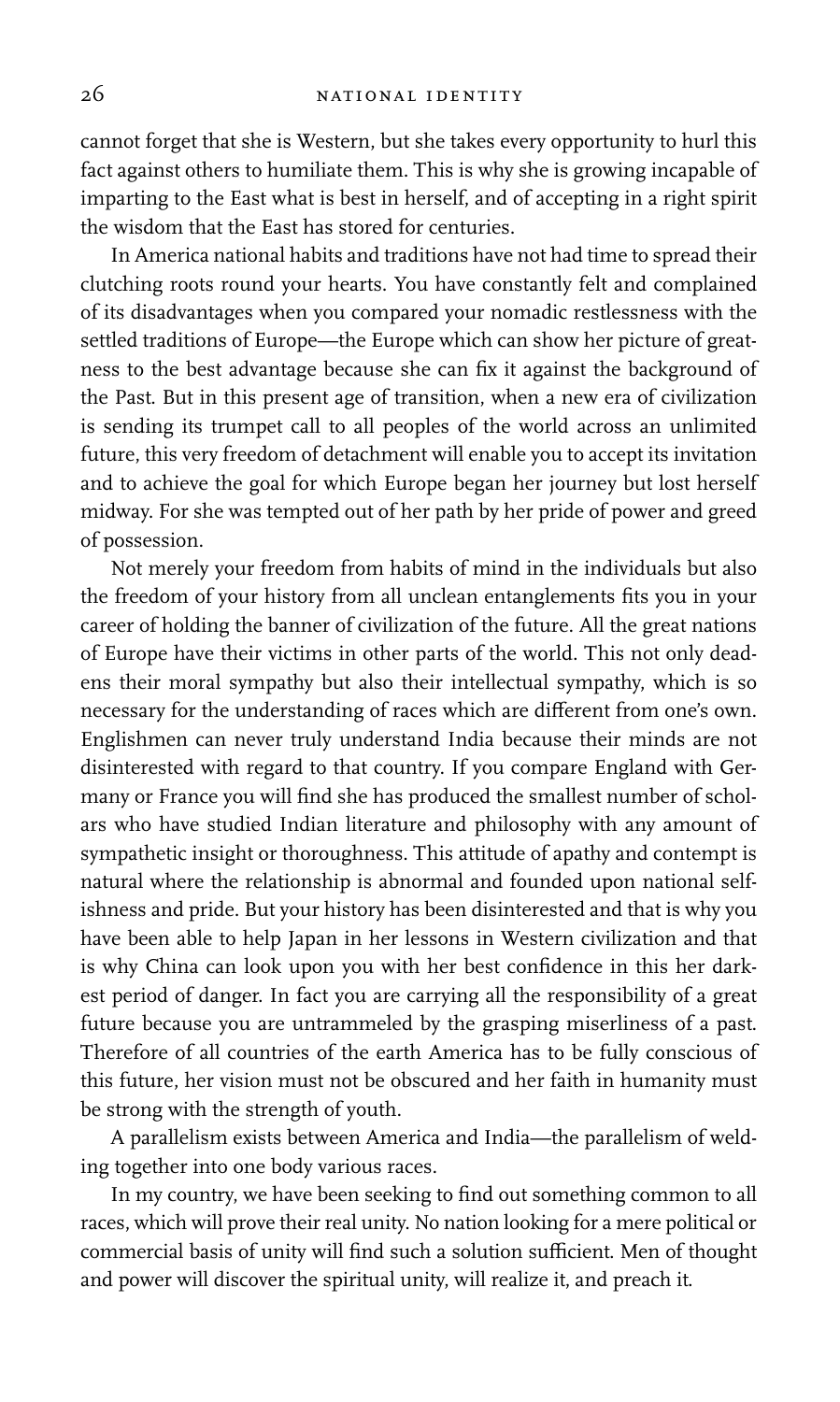India has never had a real sense of nationalism. Even though from childhood I had been taught that the idolatry of Nation is almost better than reverence for God and humanity, I believe I have outgrown that teaching, and it is my conviction that my countrymen will gain truly their India by fighting against that education which teaches them that a country is greater than the ideals of humanity.

The educated Indian at present is trying to absorb some lessons from history contrary to the lessons of our ancestors. The East, in fact, is attempting to take unto itself a history which is not the outcome of its own living. Japan, for example, thinks she is getting powerful through adopting Western methods, but, after she has exhausted her inheritance, only the borrowed weapons of civilization will remain to her. She will not have developed herself from within.

Europe has her past. Europe's strength therefore lies in her history. We, in India, must make up our minds that we cannot borrow other people's history, and that if we stifle our own, we are committing suicide. When you borrow things that do not belong to your life, they only serve to crush your life.

And therefore I believe that it does India no good to compete with Western civilization in its own field. But we shall be more than compensated if, in spite of the insults heaped upon us, we follow our own destiny.

There are lessons which impart information or train our minds for intellectual pursuits. These are simple and can be acquired and used with advantage. But there are others which affect our deeper nature and change our direction of life. Before we accept them and pay their value by selling our own inheritance, we must pause and think deeply. In man's history there come ages of fireworks which dazzle us by their force and movement. They laugh not only at our modest household lamps but also at the eternal stars. But let us not for that provocation be precipitate in our desire to dismiss our lamps. Let us patiently bear our present insult and realize that these fireworks have splendour but not permanence, because of the extreme explosiveness which is the cause of their power, and also of their exhaustion. They are spending a fatal quantity of energy and substance compared to their gain and production.

Anyhow our ideals have been evolved through our own history and even if we wished we could only make poor fireworks of them, because their materials are different from yours, as is also their moral purpose. If we cherish the desire of paying our all for buying a political nationality it will be as absurd as if Switzerland had staked her existence in her ambition to build up a navy powerful enough to compete with that of England. The mistake that we make is in thinking that man's channel of greatness is only one—the one which has made itself painfully evident for the time being by its depth of insolence.

We must know for certain that there is a future before us and that future is waiting for those who are rich in moral ideals and not in mere things. And it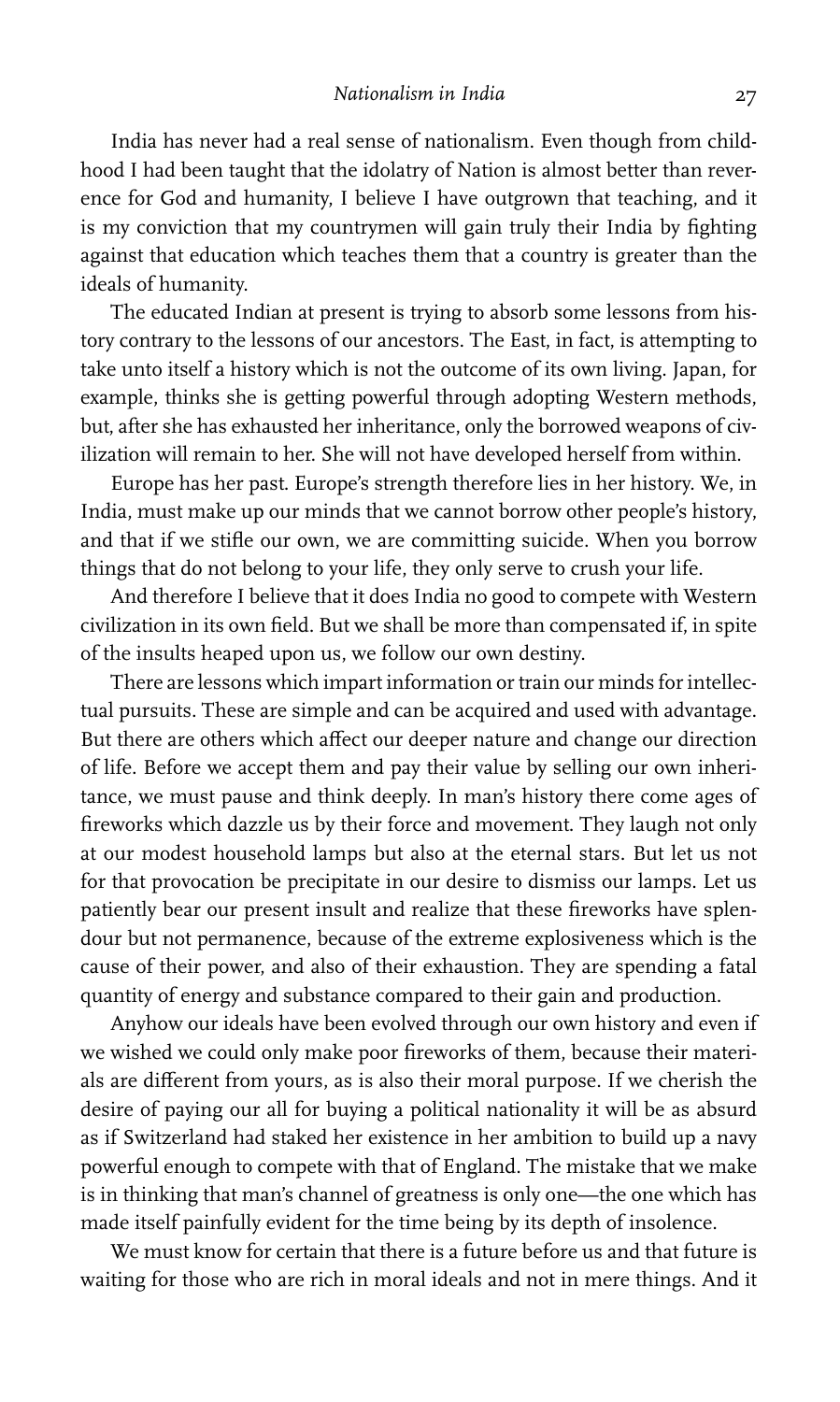is the privilege of man to work for fruits that are beyond his immediate reach, and to adjust his life not in slavish conformity to the examples of some present success or even to his own prudent past, limited in its aspiration, but to an infinite future bearing in its heart the ideals of our highest expectations.

We must, however, know it is providential that the West has come to India. Yet, some one must show the East to the West, and convince the West that the East has her contribution to make in the history of civilization. India is no beggar of the West. And yet even though the West may think she is, I am not for thrusting off Western civilization and becoming segregated in our independence. Let us have a deep association. If Providence wants England to be the channel of that communication, of that deeper association, I am willing to accept it with all humility. I have great faith in human nature, and I think the West will find its true mission. I speak bitterly of Western civilization when I am conscious that it is betraying its trust and thwarting its own purpose. The West must not make herself a curse to the world by using her power for her own selfish needs, but by teaching the ignorant and helping the weak, by saving herself from the worst danger that the strong is liable to incur by making the feeble to acquire power enough to resist her intrusion. And also she must not make her materialism to be the final thing, but must realize that she is doing a service in freeing the spiritual being from the tyranny of matter.

I am not against one nation in particular, but against the general idea of all nations. What is the Nation?

It is the aspect of a whole people as an organized power. This organization incessantly keeps up the insistence of the population on becoming strong and efficient. But this strenuous effort after strength and efficiency drains man's energy from his higher nature where he is self-sacrificing and creative. For thereby man's power of sacrifice is diverted from his ultimate object, which is moral, to the maintenance of this organization, which is mechanical. Yet in this he feels all the satisfaction of moral exaltation and therefore becomes supremely dangerous to humanity. He feels relieved of the urging of his conscience when he can transfer his responsibility to this machine which is the creation of his intellect and not of his complete moral personality. By this device the people which loves freedom perpetuates slavery in a large portion of the world with the comfortable feeling of pride of having done its duty; men who are naturally just can be cruelly unjust both in their act and their thought, accompanied by a feeling that they are helping the world in receiving its deserts; men who are honest can blindly go on robbing others of their human rights for self-aggrandizement, all the while abusing the deprived for not deserving better treatment. We have seen in our everyday life even small organizations of business and profession produce callousness of feeling in men who are not naturally bad, and we can well imagine what a moral havoc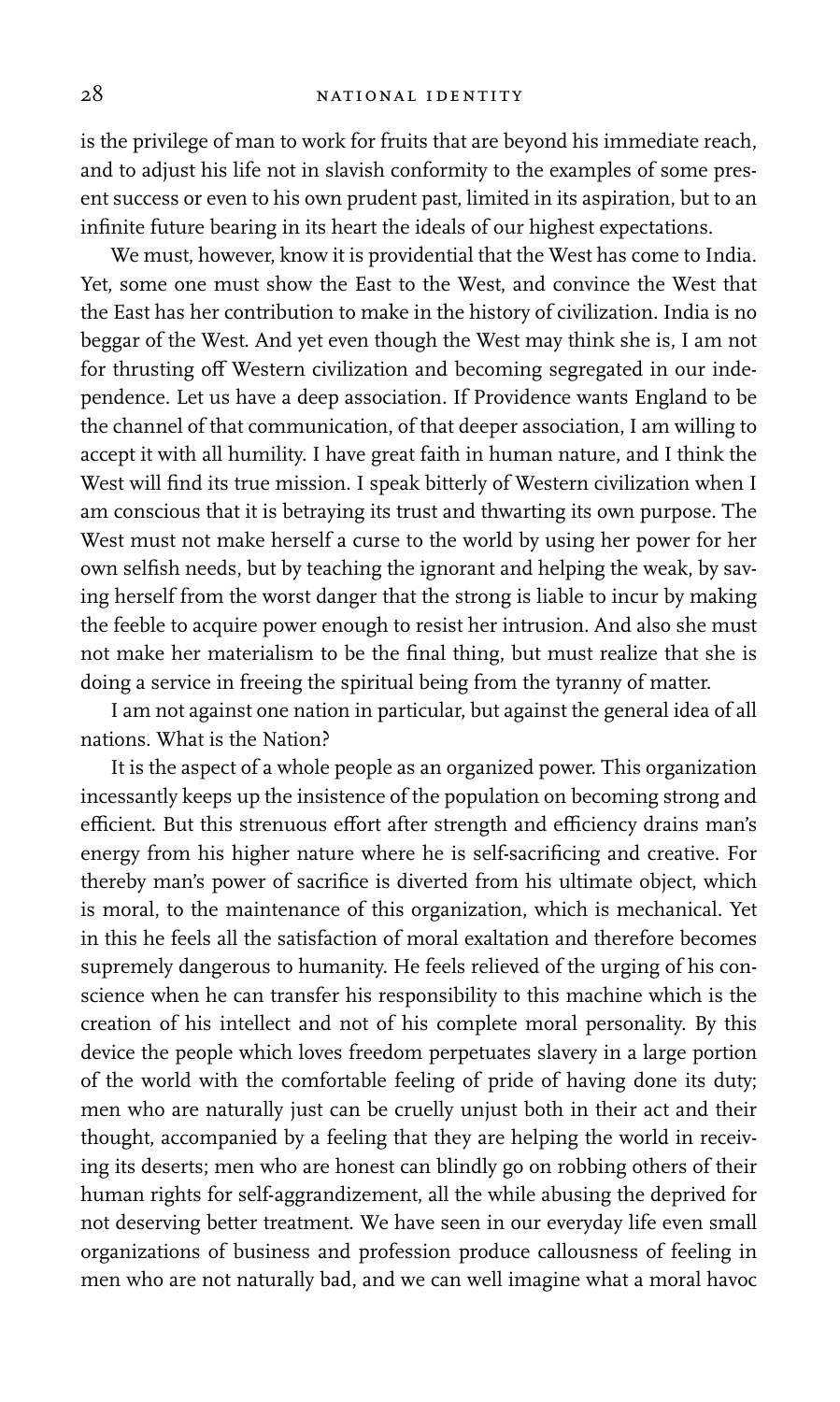it is causing in a world where whole peoples are furiously organizing themselves for gaining wealth and power.

Nationalism is a great menace. It is the particular thing which for years has been at the bottom of India's troubles. And inasmuch as we have been ruled and dominated by a nation that is strictly political in its attitude, we have tried to develop within ourselves, despite our inheritance from the past, a belief in our eventual political destiny.

There are different parties in India, with different ideals. Some are struggling for political independence. Others think that the time has not arrived for that, and yet believe that India should have the rights that the English colonies have. They wish to gain autonomy as far as possible.

In the beginning of our history of political agitation in India there was not that conflict between parties which there is to-day. In that time there was a party known as the Indian Congress; it had no real programme. They had a few grievances for redress by the authorities. They wanted larger representation in the Council House, and more freedom in the Municipal government. They wanted scraps of things, but they had no constructive ideal. Therefore I was lacking in enthusiasm for their methods. It was my conviction that what India most needed was constructive work coming from within herself. In this work we must take all risks and go on doing our duties which by right are ours, though in the teeth of persecution; winning moral victory at every step, by our failure, and suffering. We must show those who are over us that we have the strength of moral power in ourselves, the power to suffer for truth. Where we have nothing to show, we only have to beg. It would be mischievous if the gifts we wish for were granted to us right now, and I have told my countrymen, time and time again, to combine for the work of creating opportunities to give vent to our spirit of self-sacrifice, and not for the purpose of begging.

The party, however, lost power because the people soon came to realize how futile was the half policy adopted by them. The party split, and there arrived the Extremists, who advocated independence of action, and discarded the begging method,—the easiest method of relieving one's mind from his responsibility towards his country. Their ideals were based on Western history. They had no sympathy with the special problems of India. They did not recognize the patent fact that there were causes in our social organization which made the Indian incapable of coping with the alien. What would we do if, for any reason, England was driven away? We should simply be victims for other nations. The same social weaknesses would prevail. The thing we, in India, have to think of is this—to remove those social customs and ideals which have generated a want of self-respect and a complete dependence on those above us,-a state of affairs which has been brought about entirely by the domination in India of the caste system, and the blind and lazy habit of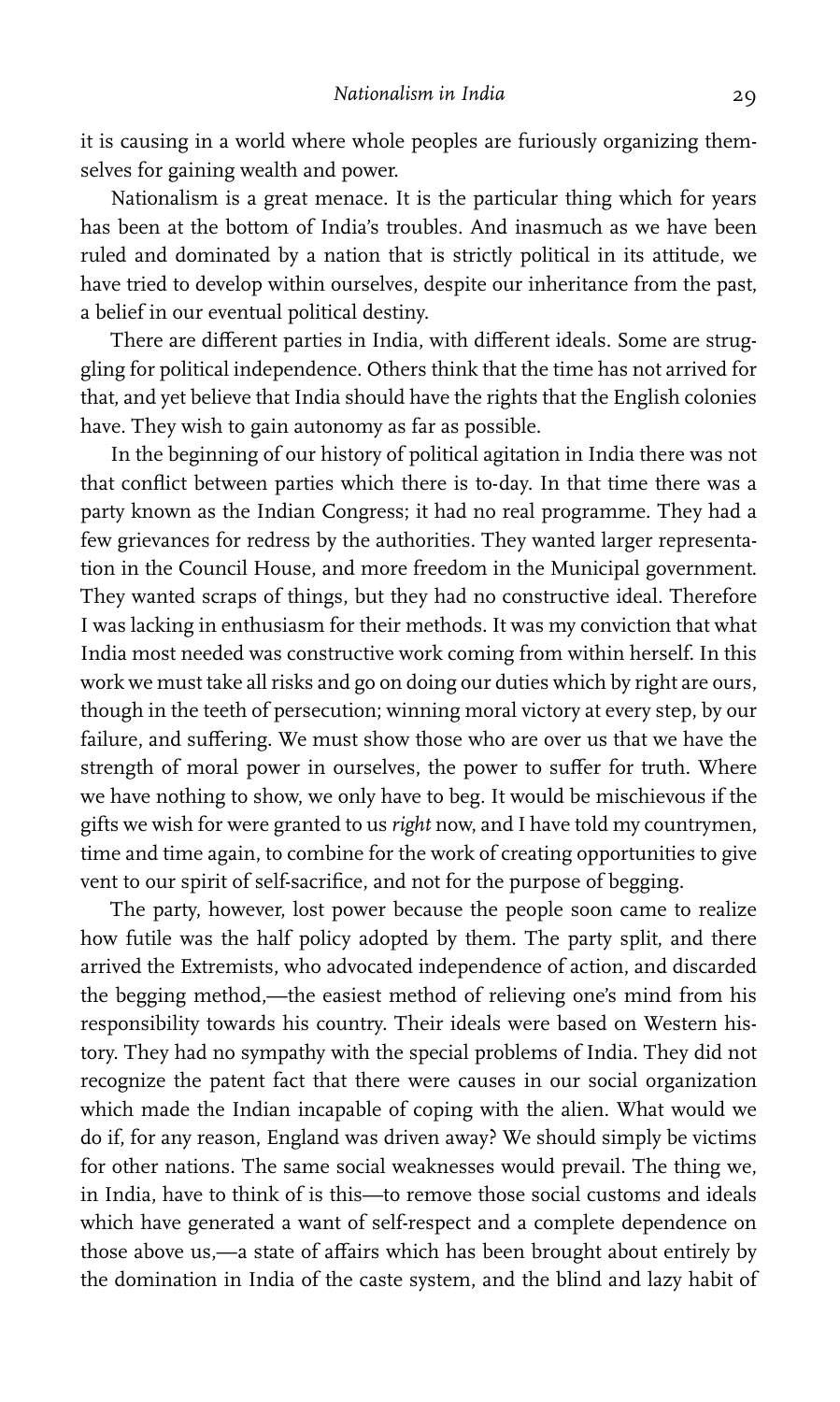relying upon the authority of traditions that are incongruous anachronisms in the present age.

Once again I draw your attention to the difficulties India has had to encounter and her struggle to overcome them. Her problem was the problem of the world in miniature. India is too vast in its area and too diverse in its races. It is many countries packed in one geographical receptacle. It is just the opposite of what Europe truly is, namely one country made into many. Thus Europe in its culture and growth has had the advantage of the strength of the many, as well as the strength of the one. India, on the contrary, being naturally many, yet adventitiously one has all along suffered from the looseness of its diversity and the feebleness of its unity. A true unity is like a round globe, it rolls on, carrying its burden easily; but diversity is a many-cornered thing which has to be dragged and pushed with all force. Be it said to the credit of India that this diversity was not her own creation; she has had to accept it as a fact from the beginning of her history. In America and Australia, Europe has simplified her problem by almost exterminating the original population. Even in the present age this spirit of extermination is making itself manifest, by inhospitably shutting out aliens, through those who themselves were aliens in the lands they now occupy. But India tolerated difference of races from the first, and that spirit of toleration has acted all through her history.

Her caste system is the outcome of this spirit of toleration. For India has all along been trying experiments in evolving a social unity within which all the different peoples could be held together, yet fully enjoying the freedom of maintaining their own differences. The tie has been as loose as possible, yet as close as the circumstances permitted. This has produced something like a United States of a social federation, whose common name is Hinduism.

India had felt that diversity of races there must be and should be whatever may be its drawback, and you can never coerce nature into your narrow limits of convenience without paying one day very dearly for it. In this India was right; but what she failed to realize was that in human beings differences are not like the physical barriers of mountains, fixed forever—they are fluid with life's flow, they are changing their courses and their shapes and volume.

Therefore in her caste regulations India recognized differences, but not the mutability which is the law of life. In trying to avoid collisions she set up boundaries of immovable walls, thus giving to her numerous races the negative benefit of peace and order but not the positive opportunity of expansion and movement. She accepted nature where it produces diversity, but ignored it where it uses that diversity for its world-game of infinite permutations and combinations. She treated life in all truth where it is manifold, but insulted it where it is ever moving. Therefore Life departed from her social system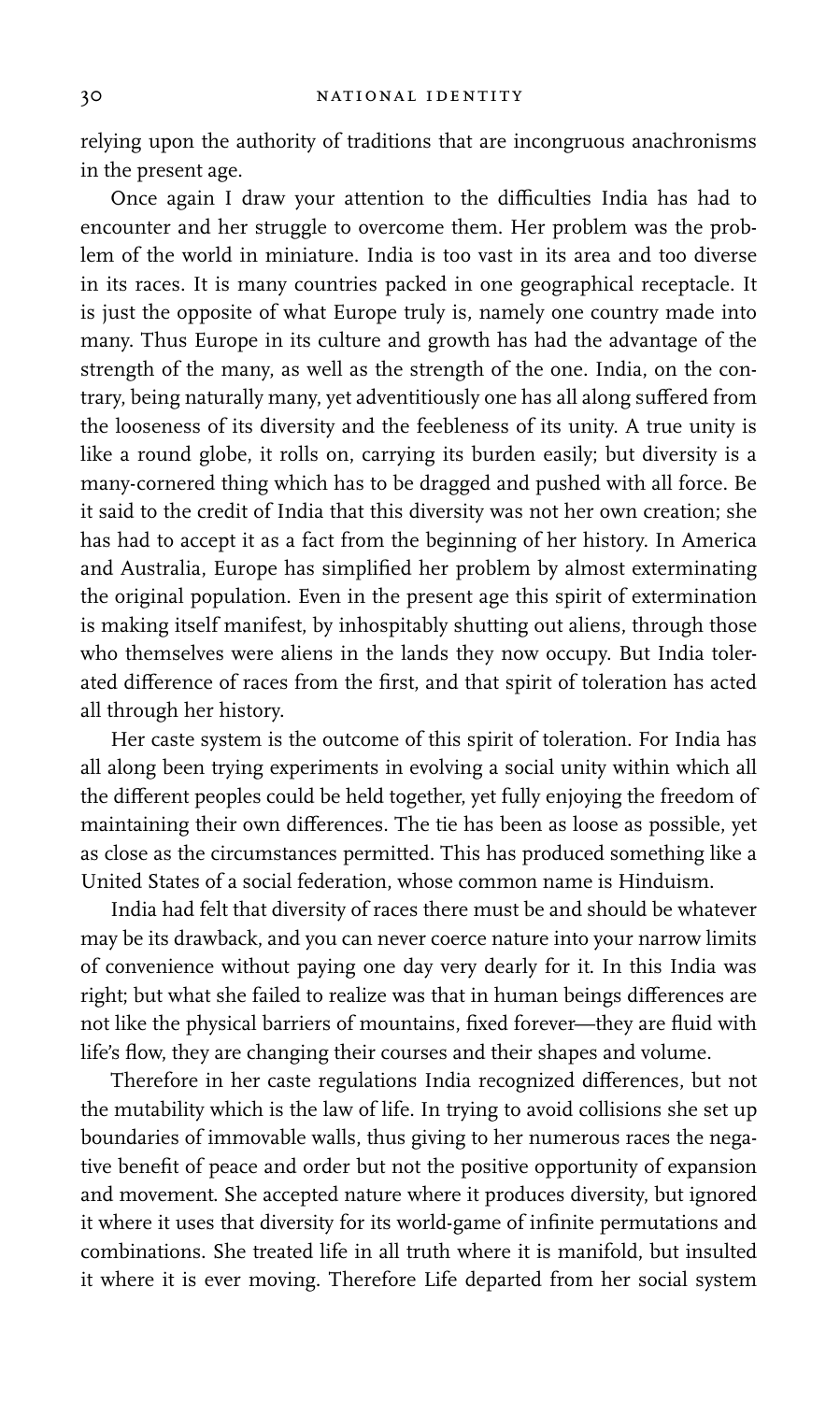and in its place she is worshipping with all ceremony the magnificent cage of countless compartments that she has manufactured.

The same thing happened where she tried to ward off the collisions of trade interests. She associated different trades and professions with different castes. It had the effect of allaying for good the interminable jealousy and hatred of competition—the competition which breeds cruelty and makes the atmosphere thick with lies and deception. In this also India laid all her emphasis upon the law of heredity, ignoring the law of mutation, and thus gradually reduced arts into crafts and genius into skill.

However, what Western observers fail to discern is that in her caste system India in all seriousness accepted her responsibility to solve the race problem in such a manner as to avoid all friction, and yet to afford each race freedom within its boundaries. Let us admit in this India has not achieved a full measure of success. But this you must also concede, that the West, being more favourably situated as to homogeneity of races, has never given her attention to this problem, and whenever confronted with it she has tried to make it easy by ignoring it altogether. And this is the source of her anti-Asiatic agitations for depriving the aliens of their right to earn their honest living on these shores. In most of your colonies you only admit them on condition of their accepting the menial position of hewers of wood and drawers of water. Either you shut your doors against the aliens or reduce them into slavery. And this is your solution of the problem of race-conflict. Whatever may be its merits you will have to admit that it does not spring from the higher impulses of civilization, but from the lower passions of greed and hatred. You say this is human nature—and India also thought she knew human nature when she strongly barricaded her race distinctions by the fixed barriers of social gradations. But we have found out to our cost that human nature is not what it seems, but what it is in truth; which is in its infinite possibilities. And when we in our blindness insult humanity for its ragged appearance it sheds its disguise to disclose to us that we have insulted our God. The degradation which we cast upon others in our pride or self-interest degrades our own humanity—and this is the punishment which is most terrible because we do not detect it till it is too late.

Not only in your relation with aliens but also with the different sections of your own society you have not brought harmony of reconciliation. The spirit of conflict and competition is allowed the full freedom of its reckless career. And because its genesis is the greed of wealth and power it can never come to any other end but a violent death. In India the production of commodities was brought under the law of social adjustments. Its basis was cooperation having for its object the perfect satisfaction of social needs. But in the West it is guided by the impulse of competition whose end is the gain of wealth for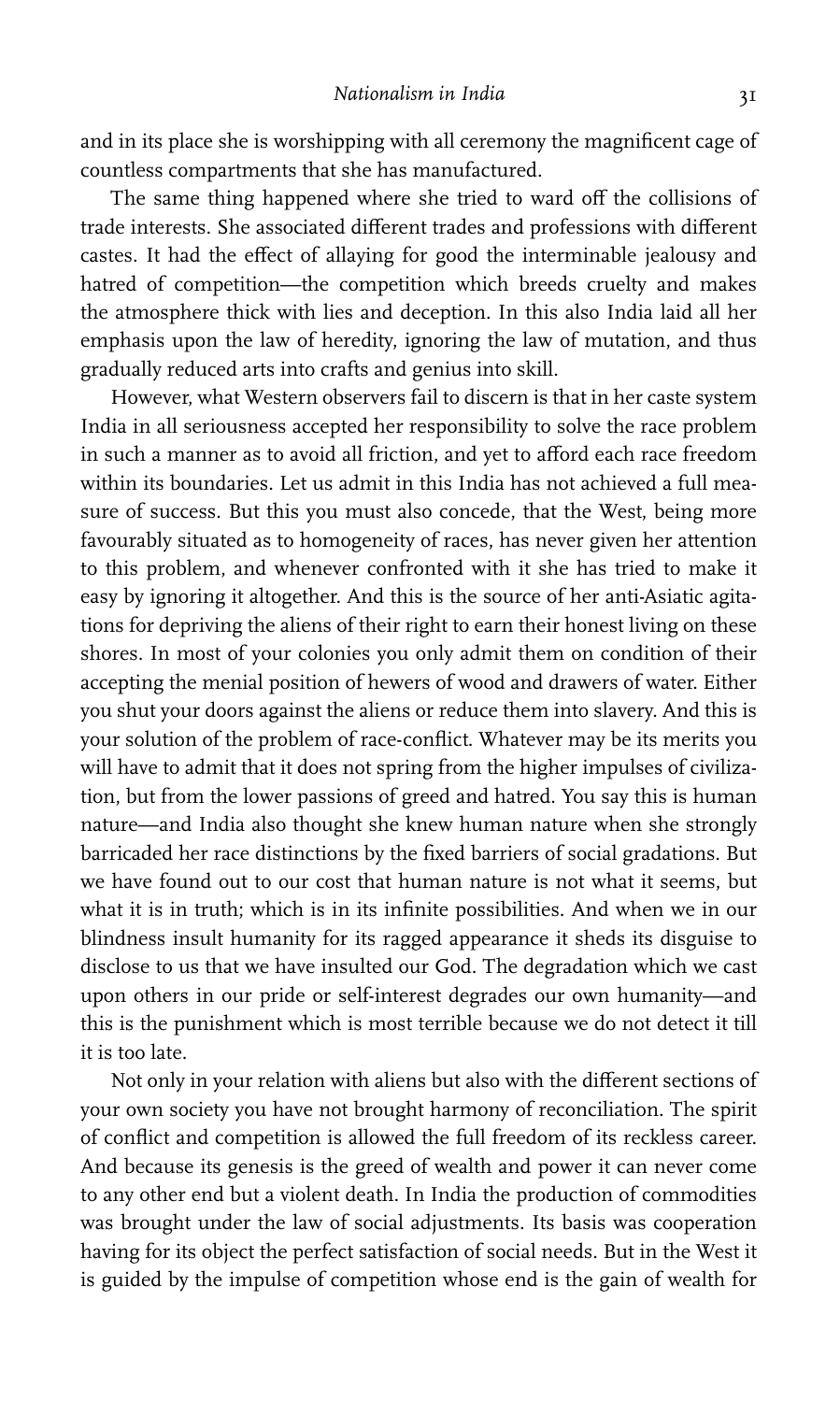individuals. But the individual is like the geometrical line; it is length without breadth. It has not got the depth to be able to hold anything permanently. Therefore its greed or gain can never come to finality. In its lengthening process of growth it can cross other lines and cause entanglements, but will ever go on missing the ideal of completeness in its thinness of isolation.

In all our physical appetites we recognize a limit. We know that to exceed that limit is to exceed the limit of health. But has this lust for wealth and power no bounds beyond which is death's dominion? In these national carnivals of materialism are not the Western peoples spending most of their vital energy in merely producing things and neglecting the creation of ideals? And can a civilization ignore the law of moral health and go on in its endless process of inflation by gorging upon material things? Man in his social ideals naturally tries to regulate his appetites, subordinating them to the higher purpose of his nature. But in the economic world our appetites follow no other restrictions but those of supply and demand which can be artificially fostered, affording individuals opportunities for indulgence in an endless feast of grossness. In India our social instincts imposed restrictions upon our appetites,—maybe it went to the extreme of repression,—but in the West, the spirit of the economic organization having no moral purpose goads the people into the perpetual pursuit of wealth;—but has this no wholesome limit?

The ideals that strive to take form in social institutions have two objects. One is to regulate our passions and appetites for harmonious development of man, and the other is to help him in cultivating disinterested love for his fellow-creatures. Therefore society is the expression of moral and spiritual aspirations of man which belong to his higher nature.

Our food is creative, it builds our body; but not so wine, which stimulates. Our social ideals create the human world, but when our mind is diverted from them to greed of power then in that state of intoxication we live in a world of abnormality where our strength is not health and our liberty is not freedom. Therefore political freedom does not give us freedom when our mind is not free. An automobile does not create freedom of movement, because it is a mere machine. When I myself am free I can use the automobile for the purpose of my freedom.

We must never forget in the present day that those people who have got their political freedom are not necessarily free, they are merely powerful. The passions which are unbridled in them are creating huge organizations of slavery in the disguise of freedom. Those who have made the gain of money their highest end are unconsciously selling their life and soul to rich persons or to the combinations that represent money. Those who are enamoured of their political power and gloat over their extension of dominion over foreign races gradually surrender their own freedom and humanity to the organizations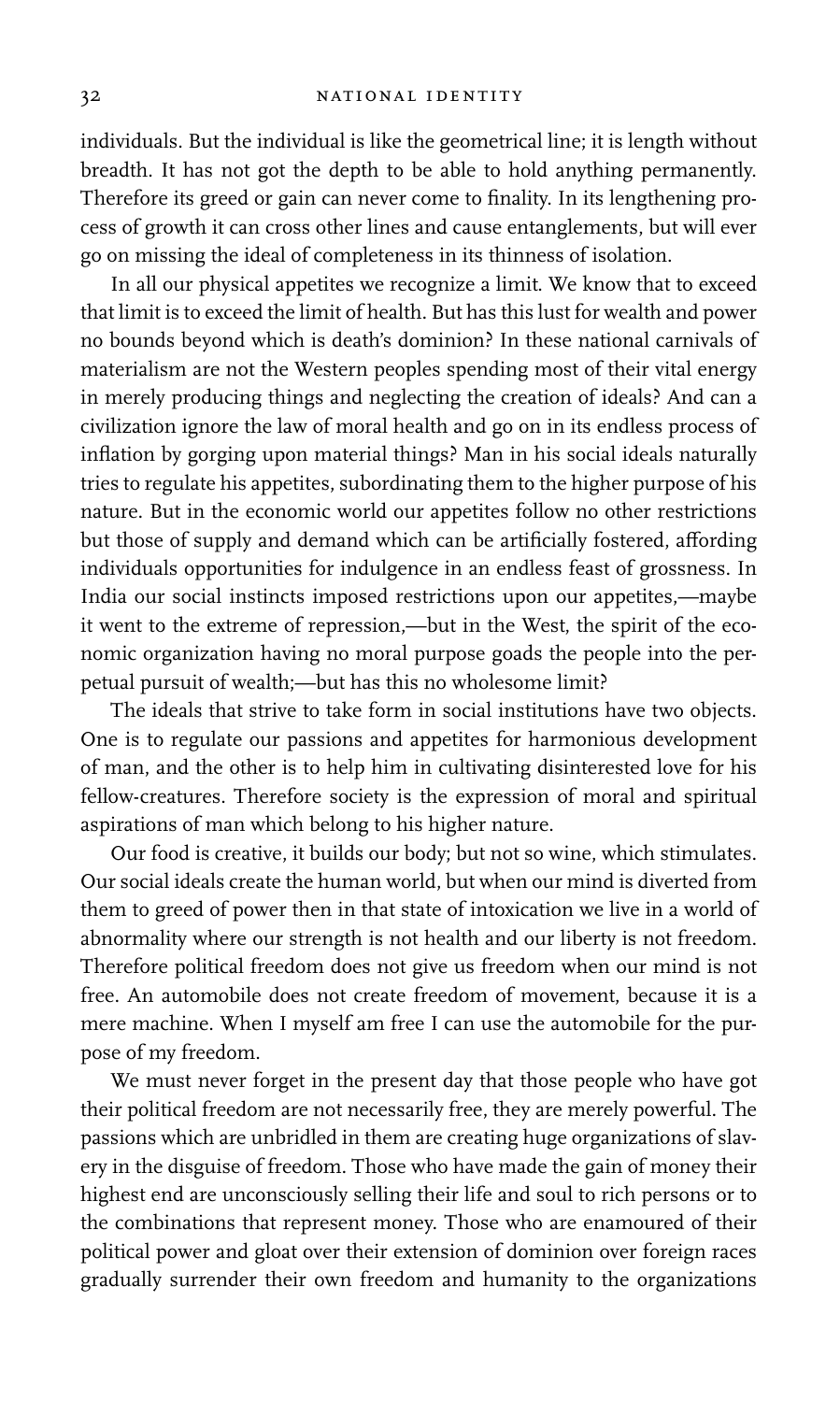necessary for holding other peoples in slavery. In the so-called free countries the majority of the people are not free, they are driven by the minority to a goal which is not even known to them. This becomes possible only because people do not acknowledge moral and spiritual freedom as their object. They create huge eddies with their passions and they feel dizzily inebriated with the mere velocity of their whirling movement, taking that to be freedom. But the doom which is waiting to overtake them is as certain as death—for man's truth is moral truth and his emancipation is in the spiritual life.

The general opinion of the majority of the present day nationalists in India is that we have come to a final completeness in our social and spiritual ideals, the task of the constructive work of society having been done several thousand years before we were born, and that now we are free to employ all our activities in the political direction. We never dream of blaming our social inadequacy as the origin of our present helplessness, for we have accepted as the creed of our nationalism that this social system has been perfected for all time to come by our ancestors who had the superhuman vision of all eternity, and supernatural power for making infinite provision for future ages. Therefore for all our miseries and shortcomings we hold responsible the historical surprises that burst upon us from outside. This is the reason why we think that our one task is to build a political miracle of freedom upon the quicksand of social slavery. In fact we want to dam up the true course of our own historical stream and only borrow power from the sources of other peoples' history.

Those of us in India who have come under the delusion that mere political freedom will make us free have accepted their lessons from the West as the gospel truth and lost their faith in humanity. We must remember whatever weakness we cherish in our society will become the source of danger in politics. The same inertia which leads us to our idolatry of dead forms in social institutions will create in our politics prison houses with immovable walls. The narrowness of sympathy which makes it possible for us to impose upon a considerable portion of humanity the galling yoke of inferiority will assert itself in our politics in creating tyranny of injustice.

When our nationalists talk about ideals, they forget that the basis of nationalism is wanting. The very people who are upholding these ideals are themselves the most conservative in their social practice. Nationalists say, for example, look at Switzerland, where, in spite of race differences, the peoples have solidified into a nation. Yet, remember that in Switzerland the races can mingle, they can intermarry, because they are of the same blood. In India there is no common birthright. And when we talk of Western Nationality we forget that the nations there do not have that physical repulsion, one for the other, that we have between different castes. Have we an instance in the whole world where a people who are not allowed to mingle their blood shed their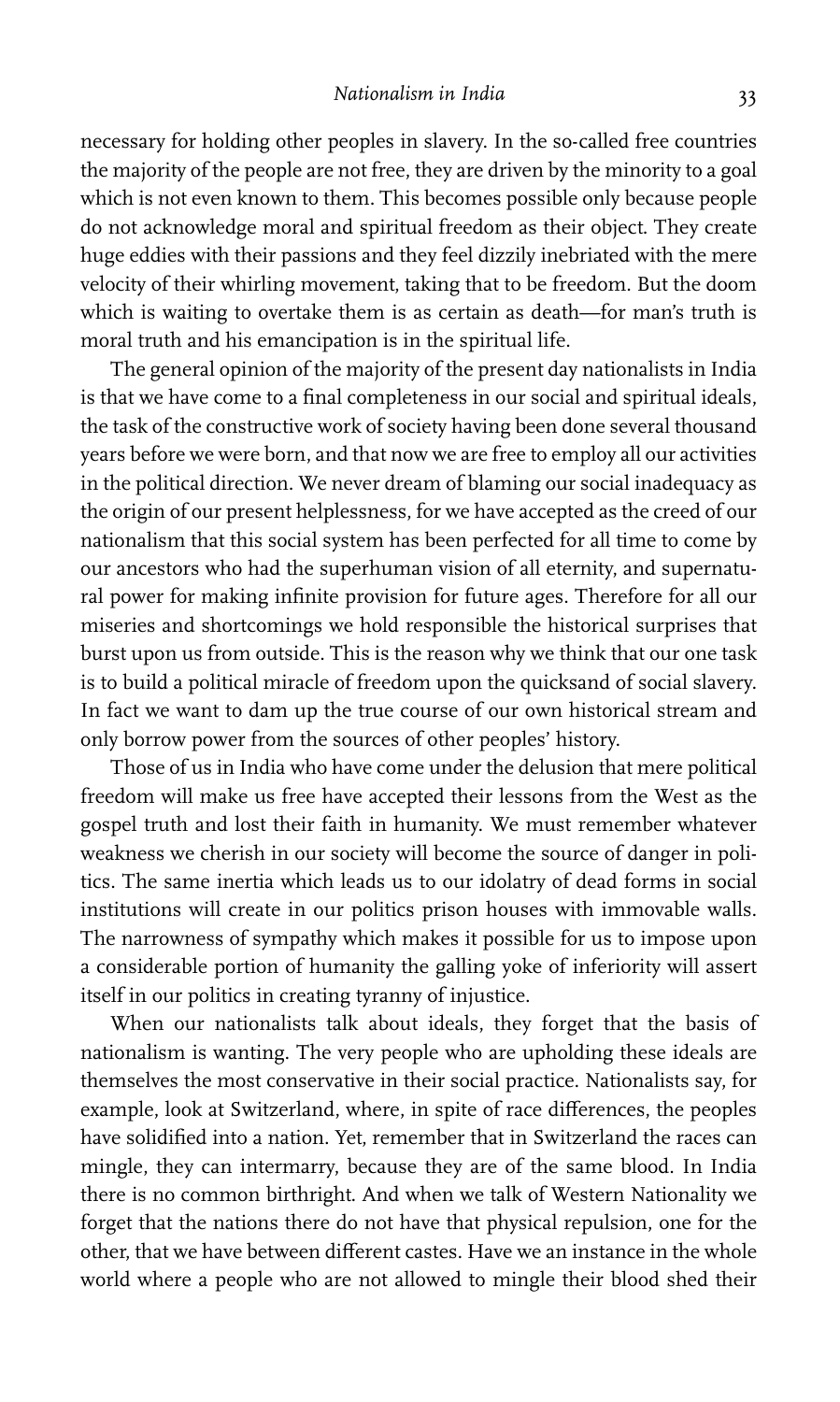blood for one another except by coercion or for mercenary purposes? And can we ever hope that these moral barriers against our race amalgamation will not stand in the way of our political unity?

Then again we must give full recognition to this fact that our social restrictions are still tyrannical, so much so as to make men cowards. If a man tells me he has heterodox ideas, but that he cannot follow them because he would be socially ostracized, I excuse him for having to live a life of untruth, in order to live at all. The social habit of mind which impels us to make the life of our fellow-beings a burden to them where they differ from us even in such a thing as their choice of food is sure to persist in our political organization and result in creating engines of coercion to crush every rational difference which is the sign of life. And tyranny will only add to the inevitable lies and hypocrisy in our political life. Is the mere name of freedom so valuable that we should be willing to sacrifice for its sake our moral freedom?

The intemperance of our habits does not immediately show its effects when we are in the vigour of our youth. But it gradually consumes that vigour, and when the period of decline sets in then we have to settle accounts and pay off our debts, which leads us to insolvency. In the West you are still able to carry your head high though your humanity is suffering every moment from its dipsomania of organizing power. India also in the heyday of her youth could carry in her vital organs the dead weight of her social organizations stiffened to rigid perfection, but it has been fatal to her, and has produced a gradual paralysis of her living nature. And this is the reason why the educated community of India has become insensible of her social needs. They are taking the very immobility of our social structures as the sign of their perfection,—and because the healthy feeling of pain is dead in the limbs of our social organism they delude themselves into thinking that it needs no ministration. Therefore they think that all their energies need their only scope in the political field. It is like a man whose legs have become shrivelled and useless, trying to delude himself that these limbs have grown still because they have attained their ultimate salvation, and all that is wrong about him is the shortness of his sticks.

So much for the social and the political regeneration of India. Now we come to her industries, and I am very often asked whether there is in India any industrial regeneration since the advent of the British Government. It must be remembered that at the beginning of the British rule in India our industries were suppressed and since then we have not met with any real help or encouragement to enable us to make a stand against the monster commercial organizations of the world. The nations have decreed that we must remain purely an agricultural people, even forgetting the use of arms for all time to come. Thus India in being turned into so many predigested morsels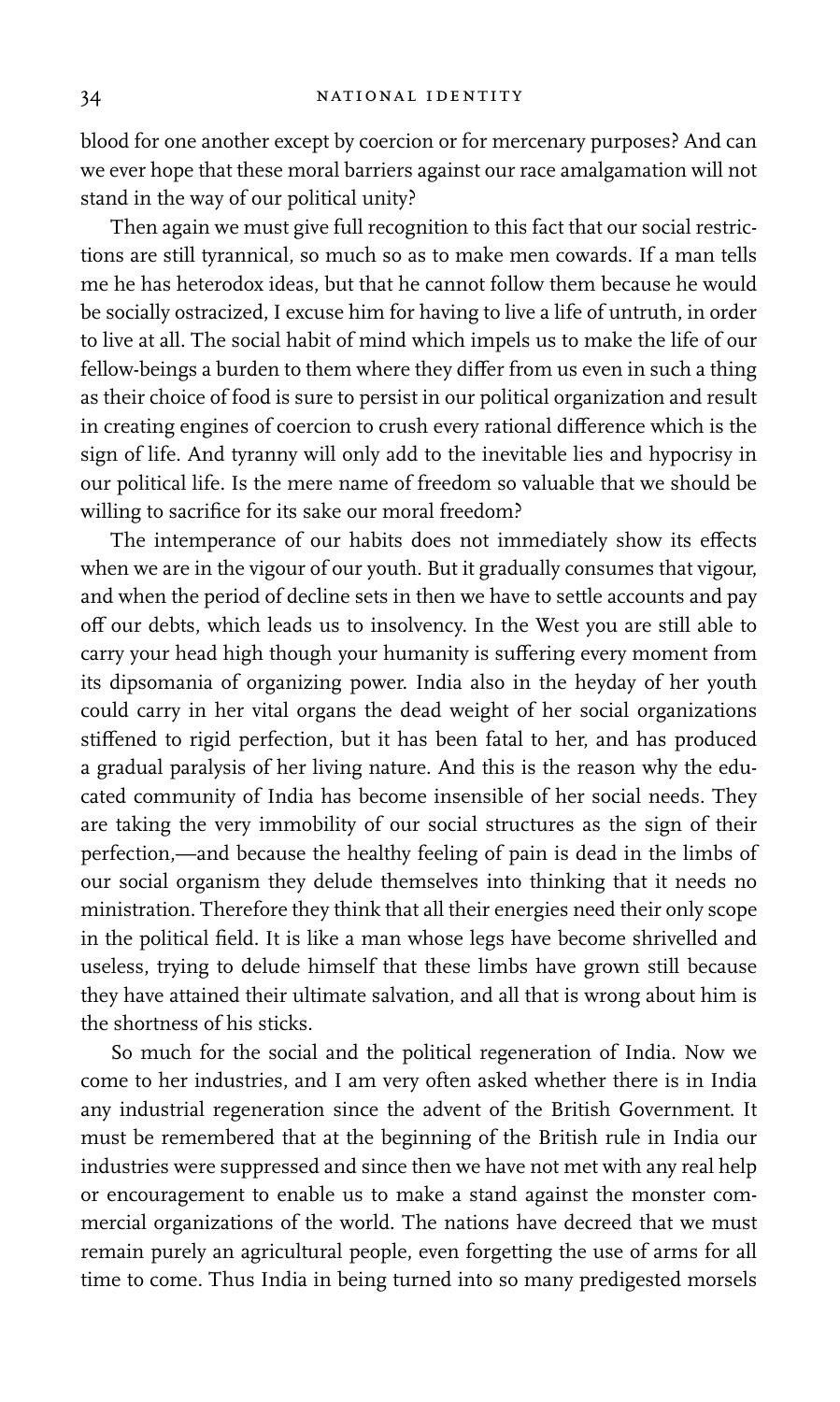of food ready to be swallowed at any moment by any nation which has even the most rudimentary set of teeth in its head.

India, therefore has very little outlet for her industrial originality. I personally do not believe in the unwieldy organizations of the present day. The very fact that they are ugly shows that they are in discordance with the whole creation. The vast powers of nature do not reveal their truth in hideousness, but in beauty. Beauty is the signature which the Creator stamps upon his works when he is satisfied with them. All our products that insolently ignore the laws of perfection and are unashamed in their display of ungainliness bear the perpetual weight of God's displeasure. So far as your commerce lacks the dignity of grace it is untrue. Beauty and her twin brother Truth require leisure, and self-control for their growth. But the greed of gain has no time or limit to its capaciousness. Its one object is to produce and consume. It has neither pity for beautiful nature, nor for living human beings. It is ruthlessly ready without a moment's hesitation to crush beauty and life out of them, moulding them into money. It is this ugly vulgarity of commerce which brought upon it the censure of contempt in our earlier days when men had leisure to have an unclouded vision of perfection in humanity. Men in those times were rightly ashamed of the instinct of mere money-making. But in this scientific age money, by its very abnormal bulk, has won its throne. And when from its eminence of piled-up things it insults the higher instincts of man, banishing beauty and noble sentiments from its surroundings, we submit. For we in our meanness have accepted bribes from its hands and our imagination has grovelled in the dust before its immensity of flesh.

But its unwieldiness itself and its endless complexities are its true signs of failure. The swimmer who is an expert does not exhibit his muscular force by violent movements, but exhibits some power which is invisible and which shows itself in perfect grace and reposefulness. The true distinction of man from animals is in his power and worth which are inner and invisible. But the present-day commercial civilization of man is not only taking too much time and space but killing time and space. Its movements are violent, its noise is discordantly loud. It is carrying its own damnation because it is trampling into distortion the humanity upon which it stands. It is strenuously turning out money at the cost of happiness. Man is reducing himself to his minimum, in order to be able to make amplest room for his organizations. He is deriding his human sentiments into shame because they are apt to stand in the way of his machines.

In our mythology we have the legend that the man who performs penances for attaining immortality has to meet with temptations sent by Indra, the Lord of the immortals. If he is lured by them he is lost. The West has been striving for centuries after its goal of immortality. Indra has sent her the temptation